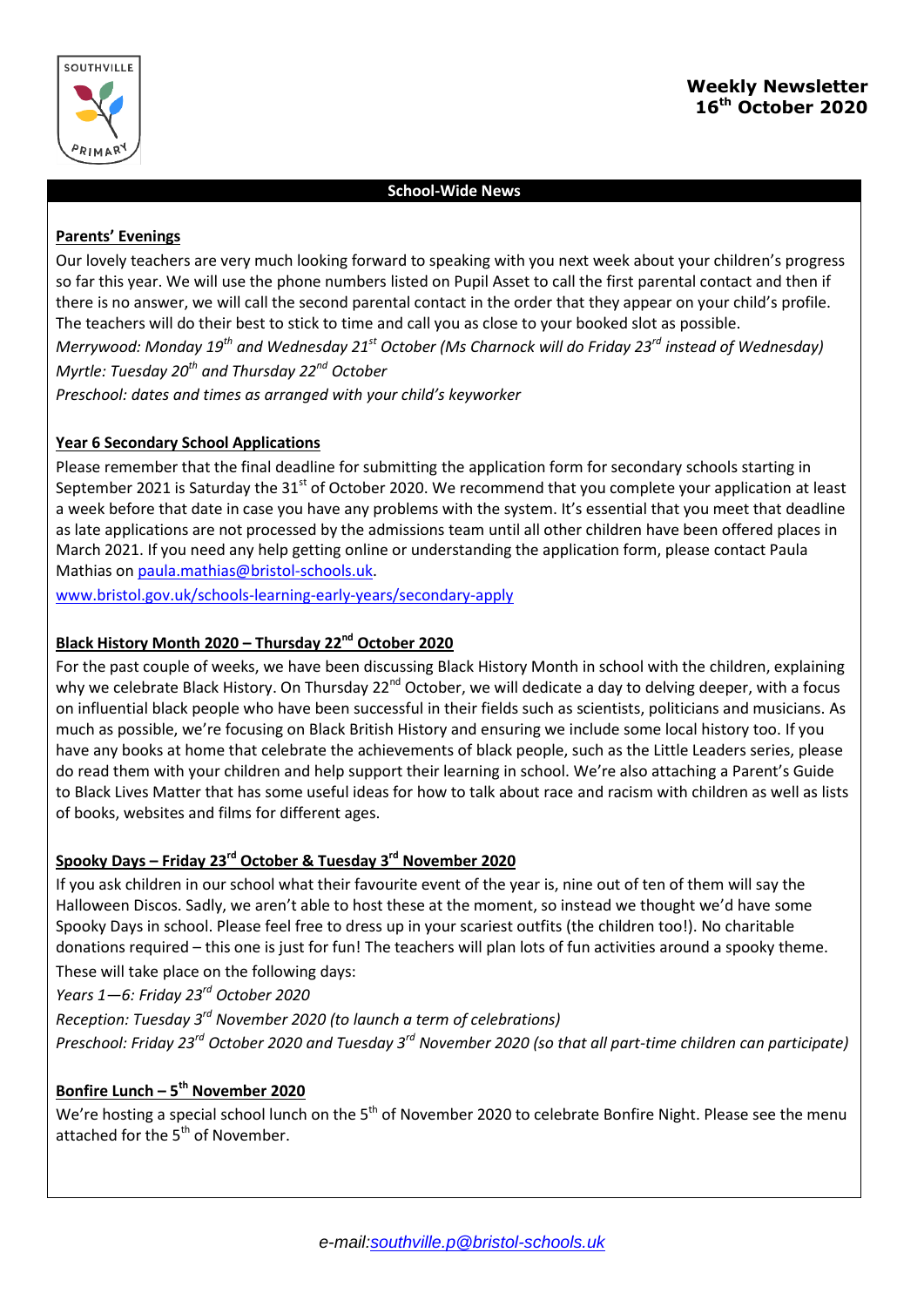

# **Bristol City Council SEND Survey**

Bristol City Council is requesting feedback from parents and carers in the city on proposals for the High Needs Block funding process. This is funding that is provided to schools to support the needs of children with identified Special Educational Needs and Disabilities. There is a video explaining more. Please complete the survey by 22<sup>nd</sup> October 2020[. www.smartsurvey.co.uk/s/SENDSurveyHNB/](http://www.smartsurvey.co.uk/s/SENDSurveyHNB/)

#### **Supporting Local Businesses**

A couple of weeks ago, we sent you a link to a directory of local businesses that are run by parents of children at Southville. We understand that there were some issues with the link, so Emma Haverson has now put the information onto a website. Here's the link:

<https://emmahaverson.wixsite.com/parentsdirectory>

#### **Reception News**

Dear parents and carers,

Here is a rough outline of the activities that we will be covering but please note they may be completed on different days in each class. This week our Characteristic of Effective Learning focus is 'showing curiosity about objects, events and people' from the 'Playing and Exploring' strand.

| <b>Monday</b><br>Parents'<br>Evening 1 | <b>Reading books back to school</b><br>Phonics $- i$<br>Maths - making simple patterns<br>PSHE Circle time - I am good at<br>Learning about Autumn                                 |
|----------------------------------------|------------------------------------------------------------------------------------------------------------------------------------------------------------------------------------|
| <b>Tuesday</b>                         | Jellyfish PE - scooters and bikes<br>Phonics $-$ n<br>Maths - making simple patterns<br>Listening and attention session                                                            |
| Wednesday<br>Parents'<br>Evening 2     | <b>Reading books sent home</b><br>Phonics $-$ m<br>Maths - making simple patterns<br>All classes - individual reading and book change<br>RE - Who helps us to make good decisions? |
| <b>Thursday</b>                        | Octopus PE - scooters and bikes<br>Phonics – d<br>Maths - making simple patterns<br>Listening and attention session                                                                |
| Friday                                 | Starfish PE – scooters and bikes<br>Phonics – word building using sounds of the week<br>Maths - making simple patterns<br>Listening and attention session                          |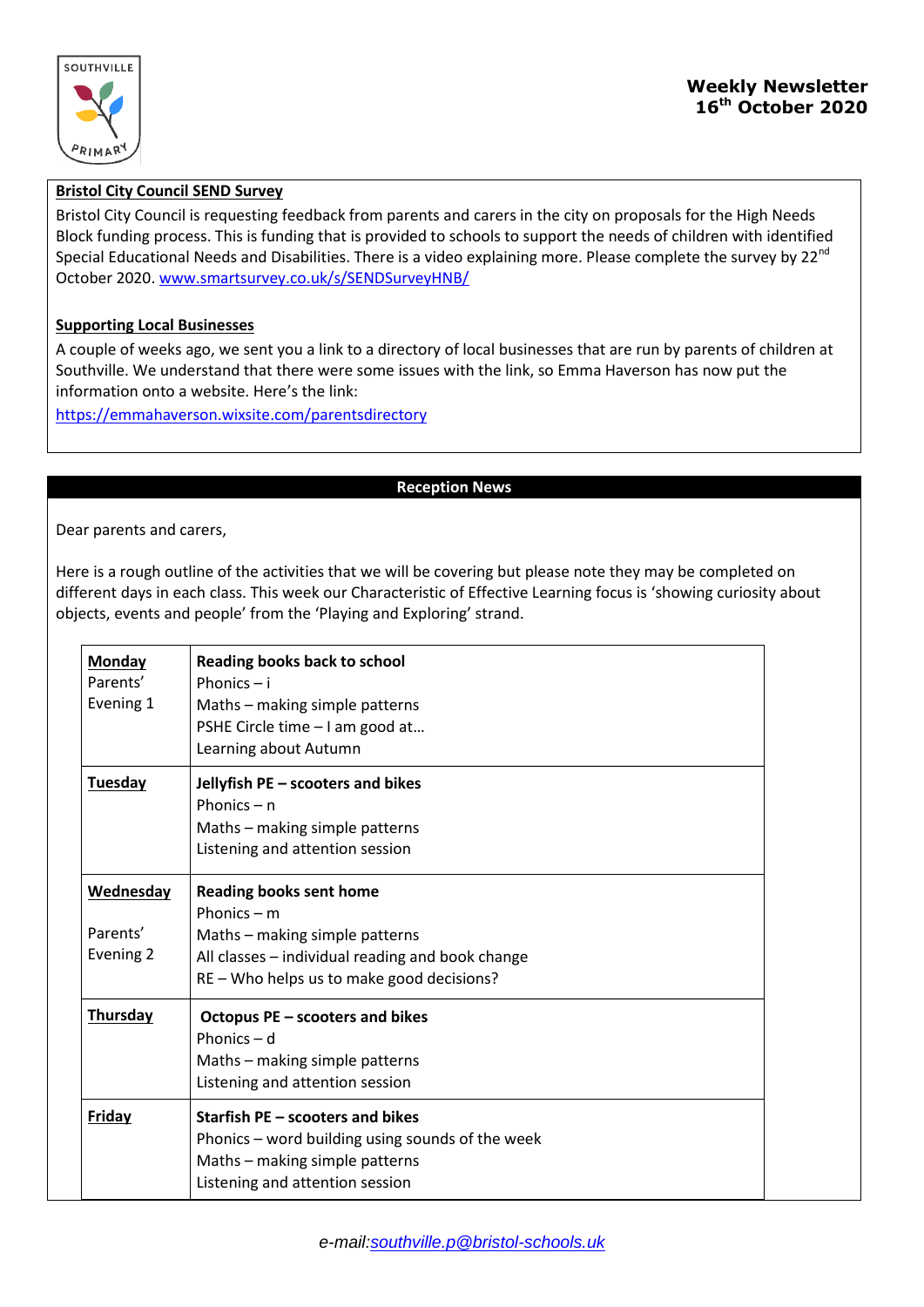

### **Scooters and bikes**

For this week's PE session, we are inviting the children to bring in their own scooter or bike from home for an obstacle course session in the playground. Please see above for each class's designated day.

## **Book change**

Please ensure that your child's reading book is in their book bag for collection on Monday morning. Books then need to be quarantined for 2 days before class teachers change the books on Wednesday ready to hand out. This is a school-wide system that all other classes are following. It is difficult for teachers to quarantine individual books throughout the week, so therefore if the books are not available for collection and quarantine on Monday, we will not be able to change the reading book. Thank you for your understanding and co-operation.

# **Tapestry**

Tapestry is now up and running and staff will begin posting observations of the children at school. Please feel free to add your own photos/videos for the teachers to see any learning that the children have done at home. Please also like or comment the observations that we put onto your child's learning journal.

### **Magic Marble treats**

We have been collecting Magic Marbles in our classes. When the jars are full, the classes can choose a class treat to have. These will take place whenever the class jars are full throughout the year. Well done to the children for their excellent listening, lining up, tidying up and participation, among other things!

### **Spooky Day – date for your diary**

The first day after half term, Tuesday 3<sup>rd</sup> November, will be Spooky Day in Reception. The children can come to school dressed in a spooky outfit of their choice. We will then take part in spooky themed activities for the rest of the week. We invite the children to bring in pumpkins at the beginning of the week for carving.

# **Year 5 News**

Next term our exciting new topic is 'Out of this World', during which we will be finding out lots about space! During our 'Wow' day on Tuesday 3rd November, we will need some thin cardboard for one of our activities. Please could you bring in any you have from home (e.g. cereal boxes, cardboard sleeves) next week and we will quarantine what we have over half-term.

We are also very much looking forward to our Explorer Dome visit! Please read the letter and pay via Pupil Asset before next term.

#### **PTA News**

# **PTA Christmas Card Project**

Hello Southville parents and carers! It's (already) Christmas card time again!

All the children's artwork will be couriered to Chameleon Create and will be scanned in over the half term holidays. Chameleon Create's online order shop will then open on the 30th of October and close on the 15th of November. You should receive a flyer (example attached) with instructions and your child's order code next week. Please look out for them as they are easy to mistake as junk mail, and loose! We will remind the class teachers to get them out before the end of term. You will need the code on the flyer in order to order your cards and